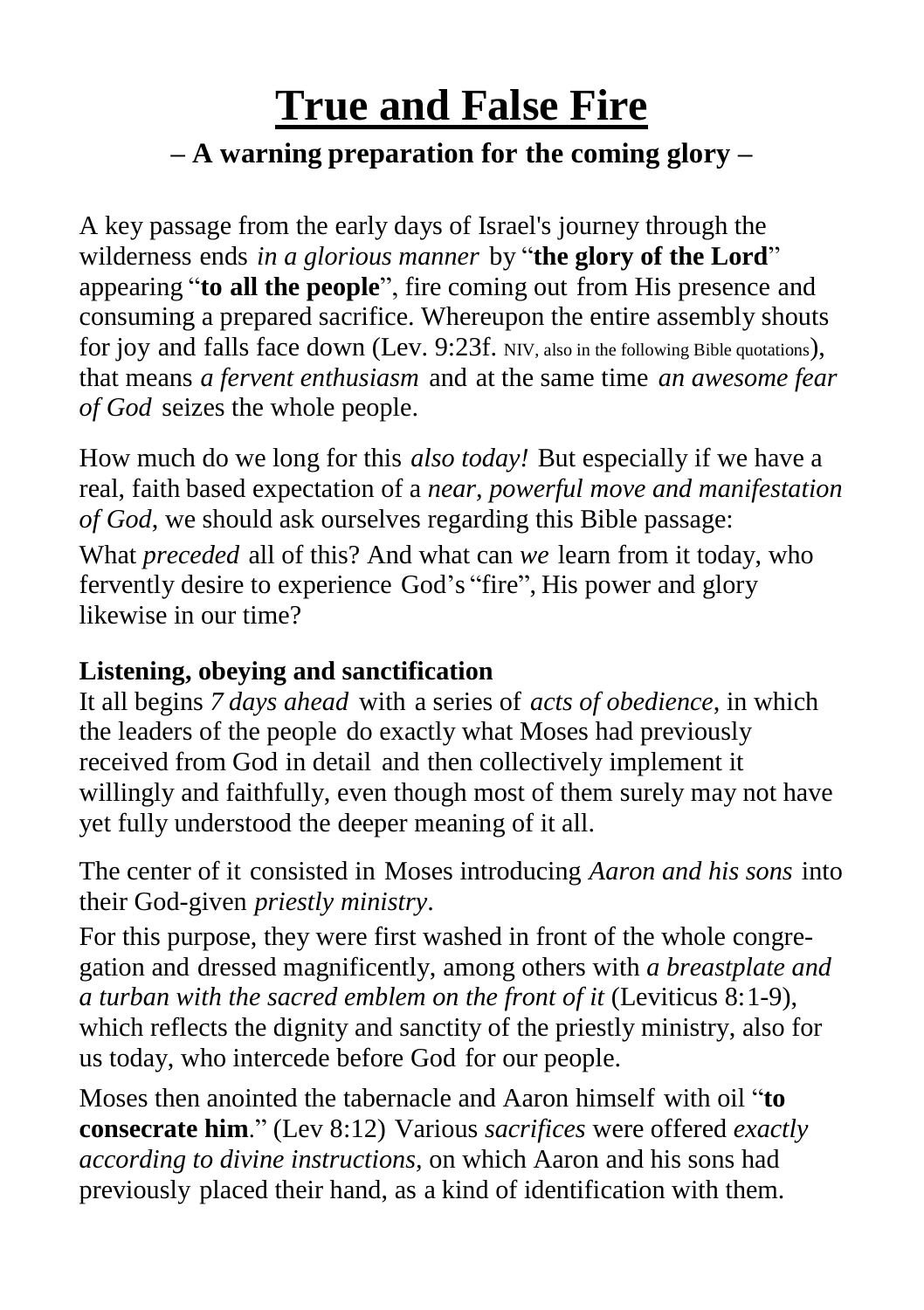The altar was sprinkled and atoned for with *the blood of the sin offering*, so that basically the way was only *opened* for their priestly ministry to become possible. (Lev. 8:14ff.)

The *right ear, thumb and big toe* of Aaron and his sons were covered with *the blood of the"ram for the ordination",* what may also stand symbolically for *redeemed hearing, acting and walking*. (Lev. 8:22ff.)

It reminds of the ram that was offered in place of Isaac, centuries earlier, when Abraham was ready to sacrifice his son (cf. Genesis 22), all of which, of course, foreshadowed *the perfect sacrifice of Jesus Christ*, Who likewise was sacrificed "**outside the camp**" (Lev. 8:17, cf. Hebr. 13:11ff.), as described here, as "**a pleasing aroma**" to God (Lev. 8:21) and cleared *the true way into the sanctuary*, and thus also to *the true priestly ministry* for *us all* whom He has freed "**from our sins by his blood**" and has made "**to be a kingdom and priests to serve his God and Father**". (Rev 1:5f.)

Aaron and his sons furthermore received *pieces of fat, liver and kidneys from the sacrificed animals, along with food offerings* into their hands, in order to *weave* them before God, so to speak, to *present* them. Similar to how, *exactly on the Feast of First Fruits, when the sheaves were woven before God (Lev. 23:10f.)*, the newly risen *Jesus* presented Himself to the Father in heaven (cf. Joh 20:17), before He spent another 40 days with His disciples. (Cf. Joh 20:26f.)

After Aaron and his sons, including their clothes, had been sprinkled with oil and blood again for *their atonement and sanctification*, Moses commanded them not to leave the tabernacle, *that is, the place of God's presence*, for the next seven days and to be taken care of completely from the outside until the days of their ordination were completed. All of this they fulfilled trustingly and obediently.

On the eighth day, which symbolically stands for *a new beginning*, they *again* offered *sin offerings, burnt offerings and grain offerings,* exactly as prescribed, whereupon *the people who had gathered together once more at the sanctuary that day* were blessed.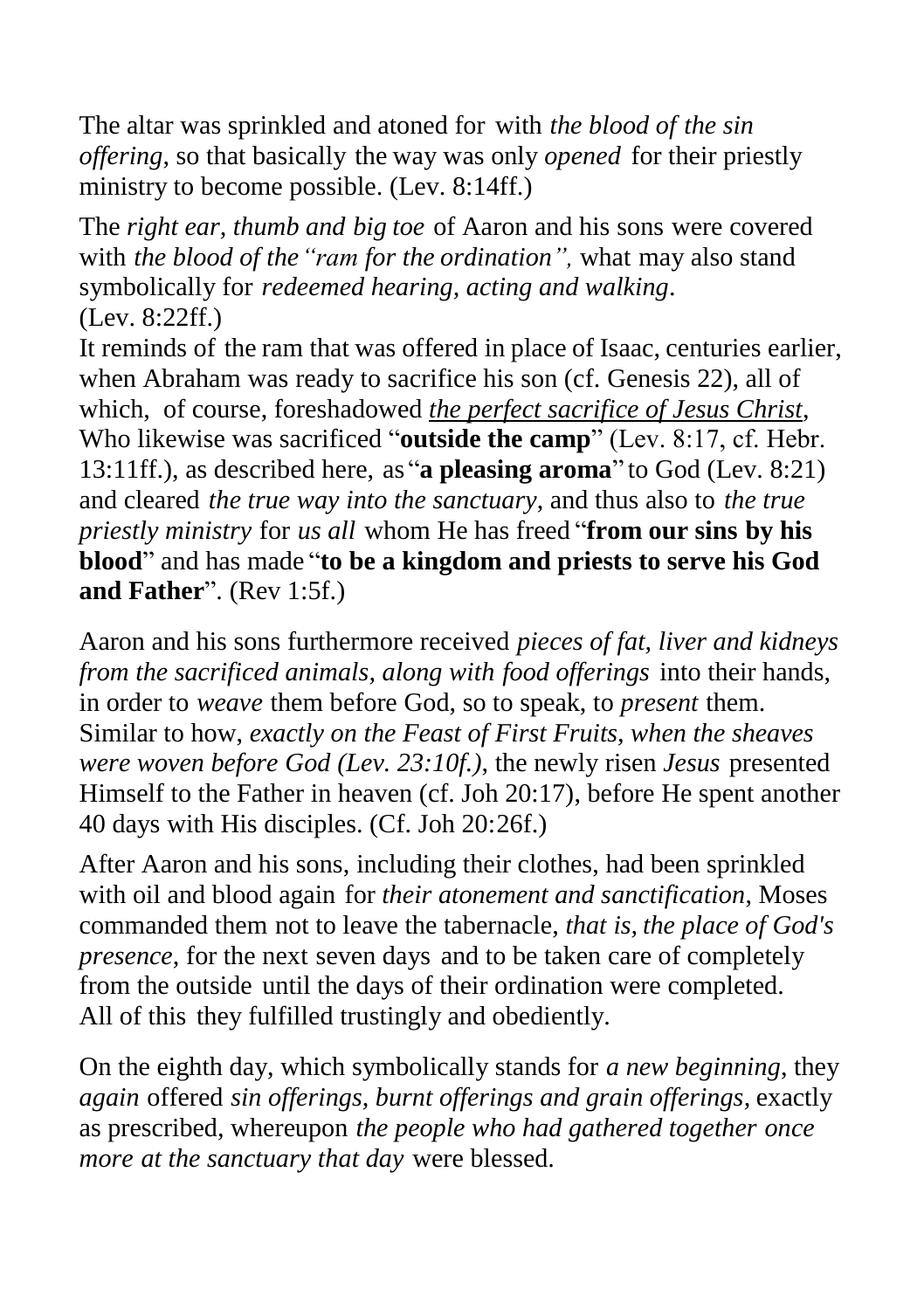Then it says: "**Moses and Aaron then went into the tent of meeting. When they came out, they blessed the people; and the glory of the Lord appeared to all the people. Fire came out from the presence of the Lord and consumed the burnt offering and the fat portions on the altar. And when all the people saw it, they shouted for joy and fell face down.**" (Leviticus 9:23f.)

It was a series of *steps of absolute obedience* which the rulers, along with the people, faithfully executed, that finally resulted in God coming *in His glory and awesome power*. All the preceding acts had *deeply prophetic meaning*, which, however, *apart from the general, traditional meaning of an animal sacrificed to God*, may not even have made so much deeper sense to most of the people until then.

Nevertheless, they consistently *did* all that God had earlier instructed Moses to do, held fast to it *step by step*, until finally the LORD revealed Himself in a whole new, breathtaking manner.

A blatant counter-example of this acting in *fear of God, listening to Him and obeying Him*, however, can be found *immediately afterwards* already*,* when two of Aaron's sons, *inwardly certainly still impressed by this powerful revelation of God*, started to continue their ministry, yet, out of *merely own, soulish drive*:

"**Aaron's sons Nadab and Abihu took their censers, put fire in them and added incense; and they offered unauthorised fire before the Lord, contrary to his command. So fire came out from the presence of the Lord and consumed them, and they died before the Lord.**" (Lev. 10:1f.)

Probably still gripped from *all that has gone before*, the young priests Nadab and Abihu presumably wanted to evoke *by themselves, out of carnal impulses*, another, similar manifestation of God.

He, however, reacts *absolutely sharply* and shows that He simply cannot tolerate something like that!

Yes, it is *often* the case that where Almighty God pours out *great mercy* and manifests Himself in His grace, He *at the same time* shows *great severity*, simply because He is *holy*!!!

(So, for example also with Ananias and Sapphira during the time of *the early church characterized by great signs and wonders*! - cf. Acts 5)